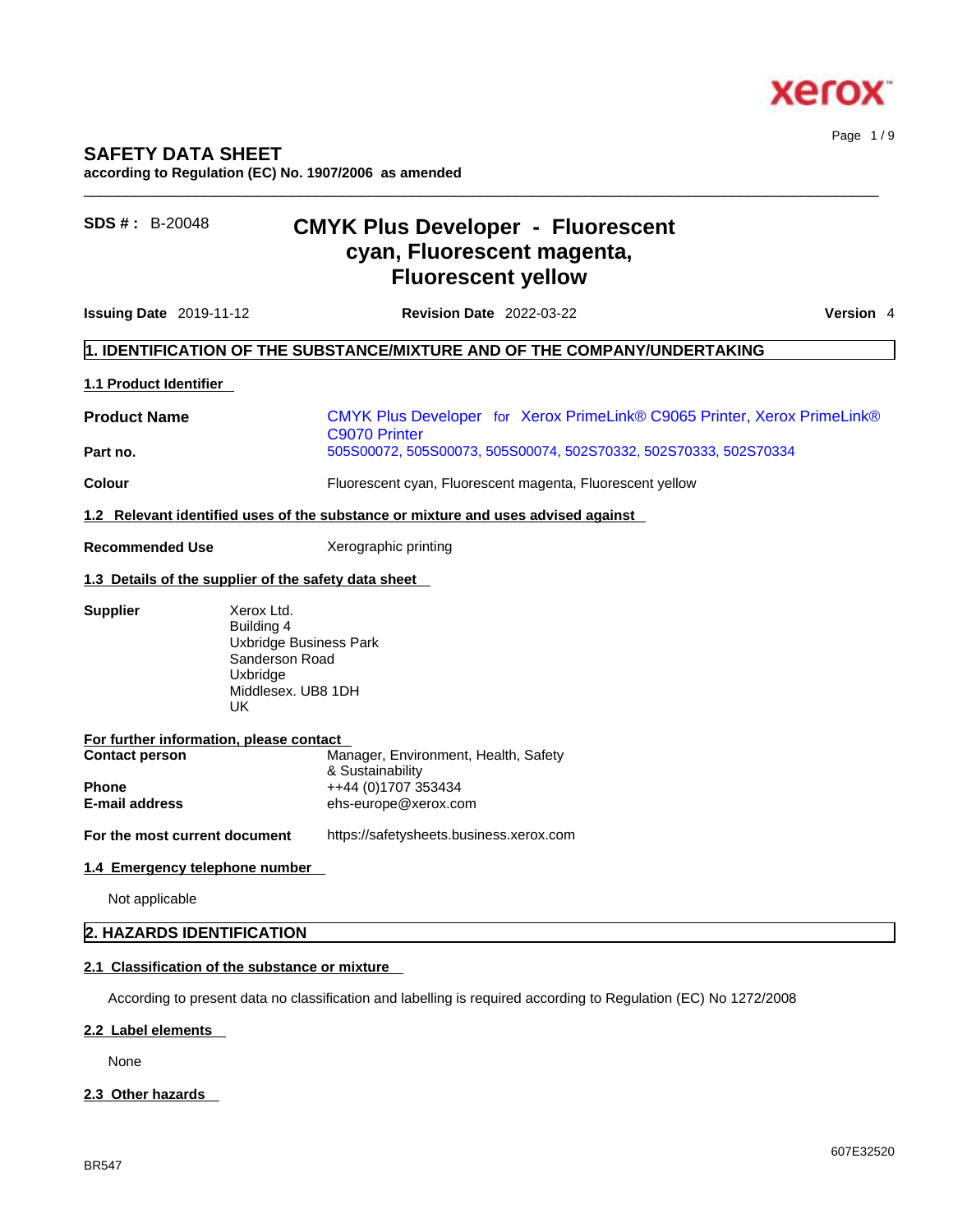

 $\_$  ,  $\_$  ,  $\_$  ,  $\_$  ,  $\_$  ,  $\_$  ,  $\_$  ,  $\_$  ,  $\_$  ,  $\_$  ,  $\_$  ,  $\_$  ,  $\_$  ,  $\_$  ,  $\_$  ,  $\_$  ,  $\_$  ,  $\_$  ,  $\_$  ,  $\_$  ,  $\_$  ,  $\_$  ,  $\_$  ,  $\_$  ,  $\_$  ,  $\_$  ,  $\_$  ,  $\_$  ,  $\_$  ,  $\_$  ,  $\_$  ,  $\_$  ,  $\_$  ,  $\_$  ,  $\_$  ,  $\_$  ,  $\_$  ,

# **SDS # :** B-20048 **CMYK Plus Developer - Fluorescent cyan, Fluorescent magenta, Fluorescent yellow**

**Issuing Date** 2019-11-12 **Revision Date** 2022-03-22 **Version** 4

 $\_$  ,  $\_$  ,  $\_$  ,  $\_$  ,  $\_$  ,  $\_$  ,  $\_$  ,  $\_$  ,  $\_$  ,  $\_$  ,  $\_$  ,  $\_$  ,  $\_$  ,  $\_$  ,  $\_$  ,  $\_$  ,  $\_$  ,  $\_$  ,  $\_$  ,  $\_$  ,  $\_$  ,  $\_$  ,  $\_$  ,  $\_$  ,  $\_$  ,  $\_$  ,  $\_$  ,  $\_$  ,  $\_$  ,  $\_$  ,  $\_$  ,  $\_$  ,  $\_$  ,  $\_$  ,  $\_$  ,  $\_$  ,  $\_$  ,

Page 2 / 9

Not a PBT according to REACH Annex XIII May form explosible dust-air mixture if dispersed

# **3. COMPOSITION/INFORMATION ON INGREDIENTS**

## **3.2 Mixtures**

| <b>Chemical Name</b> | Weight % | <b>CAS No.</b> | <b>EC-No</b> | Classification (Req.)<br>1272/2008)                    | Hazard<br><b>Statements</b> | <b>REACH Registration</b><br><b>Number</b> |
|----------------------|----------|----------------|--------------|--------------------------------------------------------|-----------------------------|--------------------------------------------|
| Ceramic materials    | 60-80    | Proprietary    | Listed       | $\sim$ $\sim$                                          | $\overline{\phantom{m}}$    | $\sim$ $\sim$                              |
| Carbon black         | $0 - 10$ | 1333-86-4      | 215-609-9    | $\sim$ $\sim$                                          |                             | 01-2119384822-32-0065                      |
| Polyester resin      | $5 - 10$ | 117581-13-2    | Not listed   | $\sim$ $-$                                             | $\overline{\phantom{m}}$    | $\overline{\phantom{m}}$                   |
| Cyan pigment         | ا>       | Proprietary    | Listed       | $\overline{\phantom{m}}$                               | $\overline{\phantom{m}}$    | 01-2119458771-32-0044                      |
| Red dye              | $<$ 1    | Proprietary    | Listed       | Acute Tox 4 (oral)<br>Eye Irrit 2<br>Aquatic Chronic 3 | H302<br>H319<br>H412        |                                            |
| Titanium dioxide     | $<$ 1    | 13463-67-7     | 236-675-5    | Carc (Inhal) 2                                         | H <sub>351</sub>            | --                                         |
| Yellow pigment       | ا>       | Proprietary    | Listed       | $- -$                                                  | $\overline{\phantom{m}}$    | $- -$                                      |

# **Full text of H- statements: see section 16**

#### **Note**

"--" indicates no classification or hazard statements apply. Components marked as "Not Listed" are exempt from registration. Where no REACH registration number is listed, it is considered confidential to the Only Representative.

## **4. FIRST AID MEASURES**

#### **4.1 Description of first aid measures**

| <b>General advice</b> | For external use only. When symptoms persist or in all cases of doubt seek medical advice.<br>Show this safety data sheet to the doctor in attendance. |  |  |
|-----------------------|--------------------------------------------------------------------------------------------------------------------------------------------------------|--|--|
| Eye contact           | Immediately flush with plenty of water. After initial flushing, remove any contact lenses and<br>continue flushing for at least 15 minutes             |  |  |
| <b>Skin contact</b>   | Wash skin with soap and water                                                                                                                          |  |  |
| <b>Inhalation</b>     | Move to fresh air                                                                                                                                      |  |  |
| Ingestion             | Rinse mouth with water and afterwards drink plenty of water or milk                                                                                    |  |  |
|                       |                                                                                                                                                        |  |  |

## **4.2 Most important symptoms and effects, both acute and delayed**

| <b>Acute toxicity</b>   |                                              |
|-------------------------|----------------------------------------------|
| Eyes                    | No known effect                              |
| <b>Skin</b>             | No known effect                              |
| <b>Inhalation</b>       | No known effect                              |
| <b>Ingestion</b>        | No known effect                              |
| <b>Chronic effects</b>  |                                              |
| <b>Chronic toxicity</b> | No known effects under normal use conditions |
| <b>Main symptoms</b>    | Overexposure may cause:                      |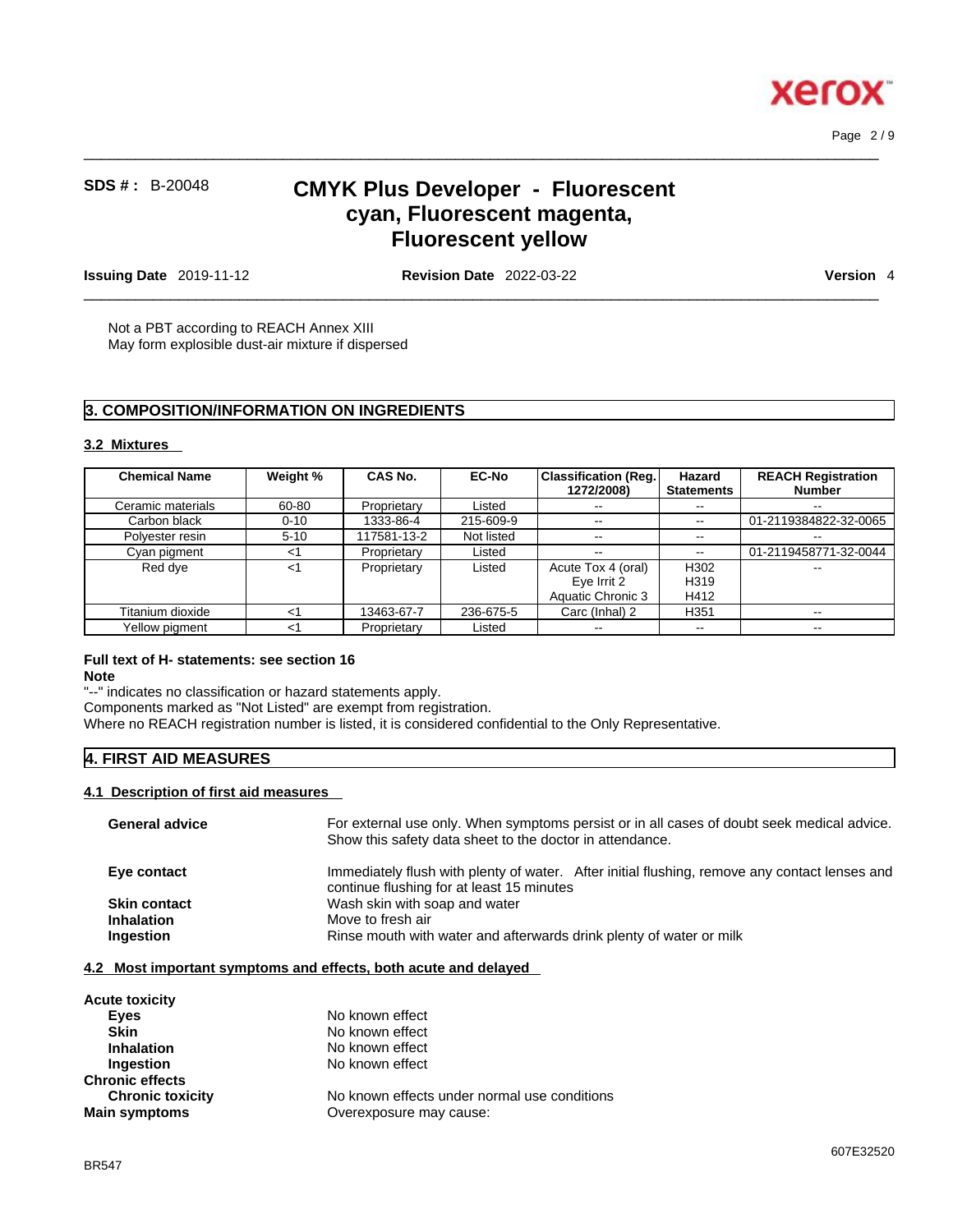

Page 3 / 9

# **SDS # :** B-20048 **CMYK Plus Developer - Fluorescent cyan, Fluorescent magenta, Fluorescent yellow**

 $\_$  ,  $\_$  ,  $\_$  ,  $\_$  ,  $\_$  ,  $\_$  ,  $\_$  ,  $\_$  ,  $\_$  ,  $\_$  ,  $\_$  ,  $\_$  ,  $\_$  ,  $\_$  ,  $\_$  ,  $\_$  ,  $\_$  ,  $\_$  ,  $\_$  ,  $\_$  ,  $\_$  ,  $\_$  ,  $\_$  ,  $\_$  ,  $\_$  ,  $\_$  ,  $\_$  ,  $\_$  ,  $\_$  ,  $\_$  ,  $\_$  ,  $\_$  ,  $\_$  ,  $\_$  ,  $\_$  ,  $\_$  ,  $\_$  ,

| <b>Issuing Date</b> $2019-11-12$ | <b>Revision Date 2022-03-22</b>                                            | <b>Version</b> 4 |
|----------------------------------|----------------------------------------------------------------------------|------------------|
|                                  | mild respiratory irritation similar to nuisance dust.                      |                  |
|                                  | 4.3 Indication of immediate medical attention and special treatment needed |                  |

| <b>Protection of first-aiders</b> | No special protective equipment required |
|-----------------------------------|------------------------------------------|
| Notes to physician                | Treat symptomatically                    |

## **5. FIREFIGHTING MEASURES**

### **5.1 Extinguishing media**

**Suitable extinguishing media** Use water spray or fog; do not use straight streams, Foam

**Unsuitable extinguishing media** Do not use a solid water stream as it may scatterand spread fire

### **5.2 Special hazards arising from the substance or mixture**

Fine dust dispersed in air, in sufficient concentrations, and in the presence of an ignition source is a potential dust explosion hazard

#### **Hazardous combustion products**

Hazardous decomposition products due to incomplete combustion. Carbon oxides Nitrogen oxides (NOx)

### **5.3 Advice for fire-fighters**

In the event of fire and/or explosion do not breathe fumes. Wear fire/flame resistant/retardant clothing. Use self-contained pressure-demand breathing apparatus if needed to prevent exposure to smoke or airborne toxins. Wear self-contained breathing apparatus and protective suit.

### **Other information**

| <b>Flammability</b> | Not flammable  |
|---------------------|----------------|
| <b>Flash point</b>  | Not applicable |

# **6. ACCIDENTAL RELEASE MEASURES**

### **6.1 Personal precautions, protective equipment and emergency procedures**

Avoid breathing dust

### **6.2 Environmental precautions**

Although toner is not an aquatic toxin, microplastics may be a physical hazard to aquatic life and should not be allowed to enter drains, sewers, or waterways

### **6.3 Methods and material for containment and cleaning up**

**Methods for containment** Prevent dust cloud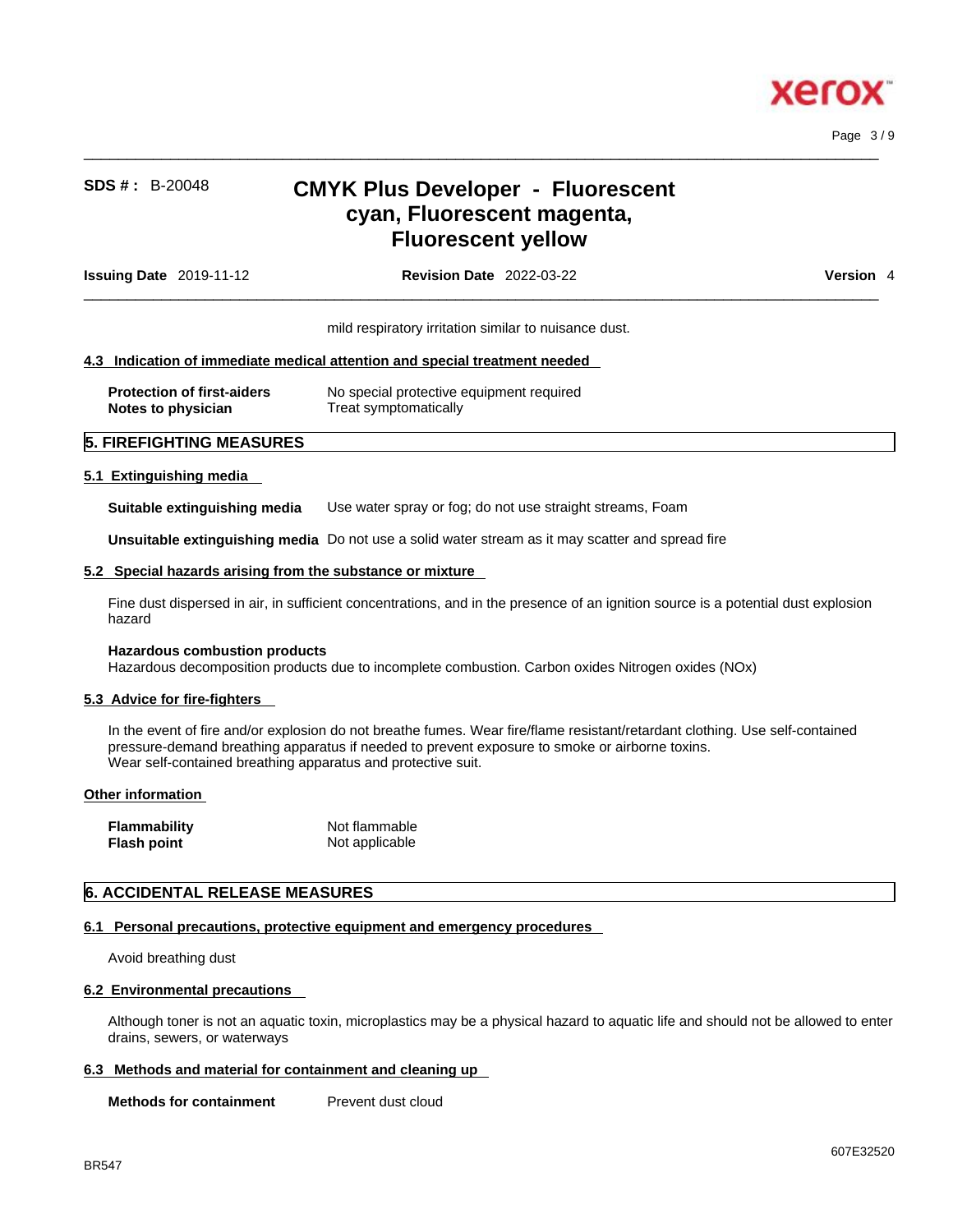

Page 4 / 9

# **SDS # :** B-20048 **CMYK Plus Developer - Fluorescent cyan, Fluorescent magenta, Fluorescent yellow**

 $\_$  ,  $\_$  ,  $\_$  ,  $\_$  ,  $\_$  ,  $\_$  ,  $\_$  ,  $\_$  ,  $\_$  ,  $\_$  ,  $\_$  ,  $\_$  ,  $\_$  ,  $\_$  ,  $\_$  ,  $\_$  ,  $\_$  ,  $\_$  ,  $\_$  ,  $\_$  ,  $\_$  ,  $\_$  ,  $\_$  ,  $\_$  ,  $\_$  ,  $\_$  ,  $\_$  ,  $\_$  ,  $\_$  ,  $\_$  ,  $\_$  ,  $\_$  ,  $\_$  ,  $\_$  ,  $\_$  ,  $\_$  ,  $\_$  ,

| <b>Issuing Date</b> 2019-11-12  | <b>Revision Date 2022-03-22</b>                                                                                              | Version 4 |  |
|---------------------------------|------------------------------------------------------------------------------------------------------------------------------|-----------|--|
| Methods for cleaning up         | Use a vacuum cleaner to remove excess, then wash with COLD water. Hot water fuses<br>the toner making it difficult to remove |           |  |
| 6.4 Reference to other sections |                                                                                                                              |           |  |

See section 12 for additional ecological information See Section 13 for additional information

## **7. HANDLING AND STORAGE**

### **7.1 Precautions for safe handling**

Handle in accordance with good industrial hygiene and safety practice, Avoid dust accumulation in enclosed space, Prevent dust cloud

**Hygiene measures** None under normal use conditions

#### **7.2 Conditions for safe storage, including any incompatibilities**

Keep container tightly closed in a dry and well-ventilated place, Store at room temperature

### **7.3 Specific end uses**

Xerographic printing

# **8. EXPOSURE CONTROLS/PERSONAL PROTECTION**

#### **8.1 Control parameters**

| <b>Xerox Exposure Limit</b><br><b>Xerox Exposure Limit</b>                                                                                  | 2.5 mg/m <sup>3</sup> (total dust)<br>$0.4 \text{ mg/m}^3$ (respirable dust)                                                                                                                                 |
|---------------------------------------------------------------------------------------------------------------------------------------------|--------------------------------------------------------------------------------------------------------------------------------------------------------------------------------------------------------------|
| 8.2 Exposure controls                                                                                                                       |                                                                                                                                                                                                              |
| <b>Engineering measures</b>                                                                                                                 | None under normal use conditions                                                                                                                                                                             |
| Personal protective equipment                                                                                                               |                                                                                                                                                                                                              |
| <b>Eye/face protection</b><br><b>Hand protection</b><br>Skin and body protection<br><b>Respiratory protection</b><br><b>Thermal hazards</b> | No special protective equipment required<br>No special protective equipment required<br>No special protective equipment required<br>No special protective equipment required<br>None under normal processing |
| <b>Environmental Exposure Controls</b>                                                                                                      |                                                                                                                                                                                                              |

| Environmental Exposure Controis |  |
|---------------------------------|--|
| <b>Environmental Exposure</b>   |  |
| <b>Controls</b>                 |  |

**Environmental Exposure** Keep out of drains, sewers, ditches and waterways

## **9. PHYSICAL AND CHEMICAL PROPERTIES**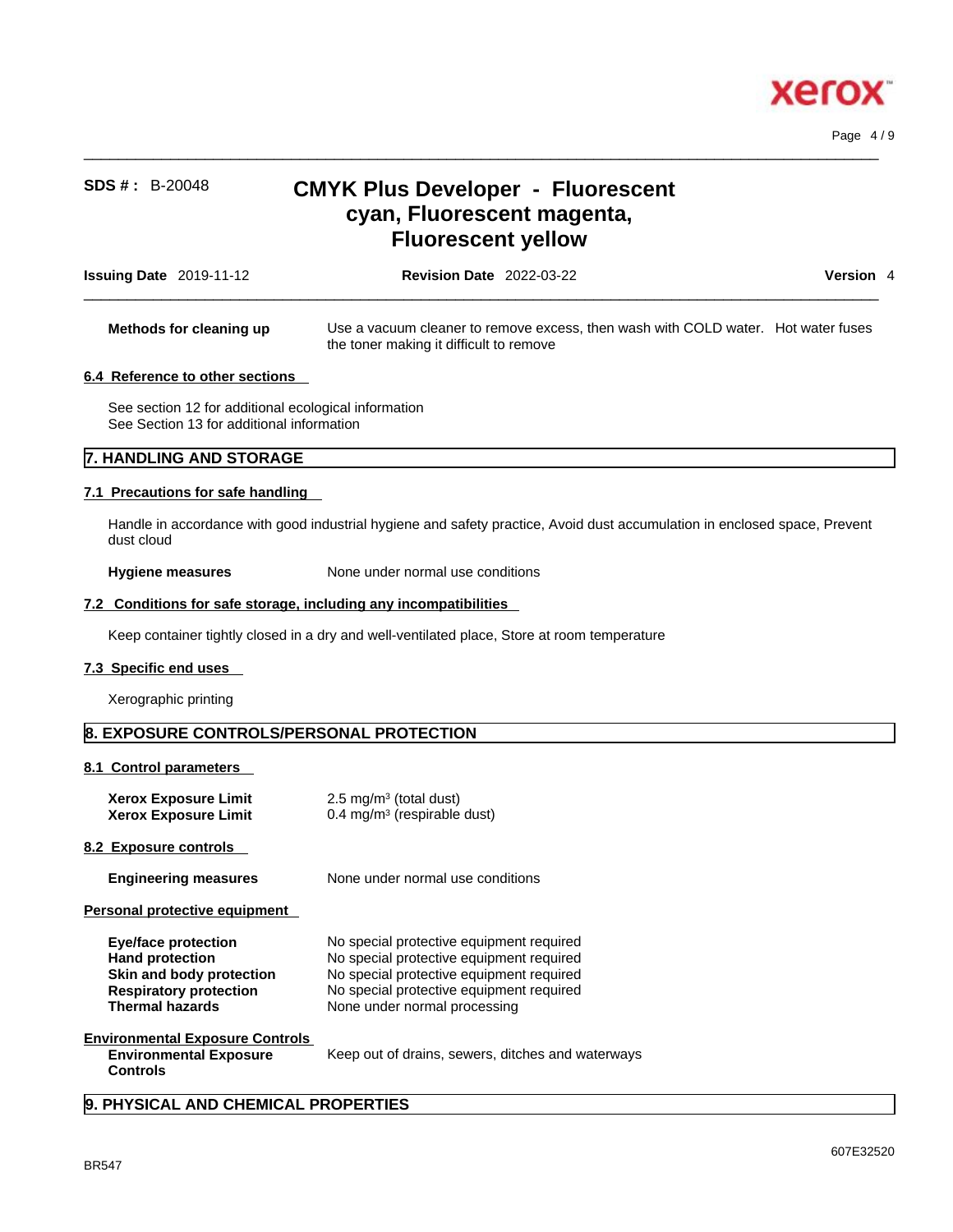

Page 5 / 9

# **SDS # :** B-20048 **CMYK Plus Developer - Fluorescent cyan, Fluorescent magenta, Fluorescent yellow**

 $\_$  ,  $\_$  ,  $\_$  ,  $\_$  ,  $\_$  ,  $\_$  ,  $\_$  ,  $\_$  ,  $\_$  ,  $\_$  ,  $\_$  ,  $\_$  ,  $\_$  ,  $\_$  ,  $\_$  ,  $\_$  ,  $\_$  ,  $\_$  ,  $\_$  ,  $\_$  ,  $\_$  ,  $\_$  ,  $\_$  ,  $\_$  ,  $\_$  ,  $\_$  ,  $\_$  ,  $\_$  ,  $\_$  ,  $\_$  ,  $\_$  ,  $\_$  ,  $\_$  ,  $\_$  ,  $\_$  ,  $\_$  ,  $\_$  ,

**Issuing Date** 2019-11-12 **Revision Date** 2022-03-22 **Version** 4

 $\_$  ,  $\_$  ,  $\_$  ,  $\_$  ,  $\_$  ,  $\_$  ,  $\_$  ,  $\_$  ,  $\_$  ,  $\_$  ,  $\_$  ,  $\_$  ,  $\_$  ,  $\_$  ,  $\_$  ,  $\_$  ,  $\_$  ,  $\_$  ,  $\_$  ,  $\_$  ,  $\_$  ,  $\_$  ,  $\_$  ,  $\_$  ,  $\_$  ,  $\_$  ,  $\_$  ,  $\_$  ,  $\_$  ,  $\_$  ,  $\_$  ,  $\_$  ,  $\_$  ,  $\_$  ,  $\_$  ,  $\_$  ,  $\_$  ,

### **9.1 Information on basic physical and chemical properties**

| Appearance<br><b>Physical state</b><br>Colour                                                                                                                                                                             | Powder<br>Solid<br>Fluorescent cyan, Fluorescent<br>magenta, Fluorescent yellow                                                   | <b>Odour</b><br><b>Odour threshold</b><br>рH | Faint<br>Not applicable<br>Not applicable                                                    |  |
|---------------------------------------------------------------------------------------------------------------------------------------------------------------------------------------------------------------------------|-----------------------------------------------------------------------------------------------------------------------------------|----------------------------------------------|----------------------------------------------------------------------------------------------|--|
| <b>Flash point</b>                                                                                                                                                                                                        | Not applicable                                                                                                                    |                                              |                                                                                              |  |
| <b>Melting / Freezing Point</b><br><b>Boiling point/boiling range</b><br><b>Softening point</b>                                                                                                                           | Not applicable<br>Not applicable<br>Not applicable                                                                                |                                              |                                                                                              |  |
| <b>Evaporation rate</b><br><b>Flammability</b><br><b>Flammability Limits in Air</b>                                                                                                                                       | Not applicable<br>Not flammable<br>Not applicable                                                                                 |                                              |                                                                                              |  |
| <b>Explosive Limits</b>                                                                                                                                                                                                   | No data available                                                                                                                 |                                              |                                                                                              |  |
| Vapour pressure<br><b>Vapour density</b><br><b>Specific gravity</b><br><b>Water solubility</b><br><b>Partition coefficient</b><br><b>Autoignition temperature</b><br><b>Decomposition temperature</b><br><b>Viscosity</b> | Not applicable<br>Not applicable<br>$4 - 5$<br>Negligible<br>Not applicable<br>Not applicable<br>Not determined<br>Not applicable |                                              |                                                                                              |  |
| <b>Explosive properties</b>                                                                                                                                                                                               | source is a potential dust explosion hazard                                                                                       |                                              | Fine dust dispersed in air, in sufficient concentrations, and in the presence of an ignition |  |
| <b>Oxidising properties</b>                                                                                                                                                                                               | Not applicable                                                                                                                    |                                              |                                                                                              |  |
|                                                                                                                                                                                                                           |                                                                                                                                   |                                              |                                                                                              |  |

### **9.2 Other information**

None

# **10. STABILITY AND REACTIVITY**

## **10.1 Reactivity**

No dangerous reaction known under conditions of normal use

#### **10.2 Chemical stability**

Stable under normal conditions

### **10.3 Possibility of hazardous reactions**

**Hazardous reactions** None under normal processing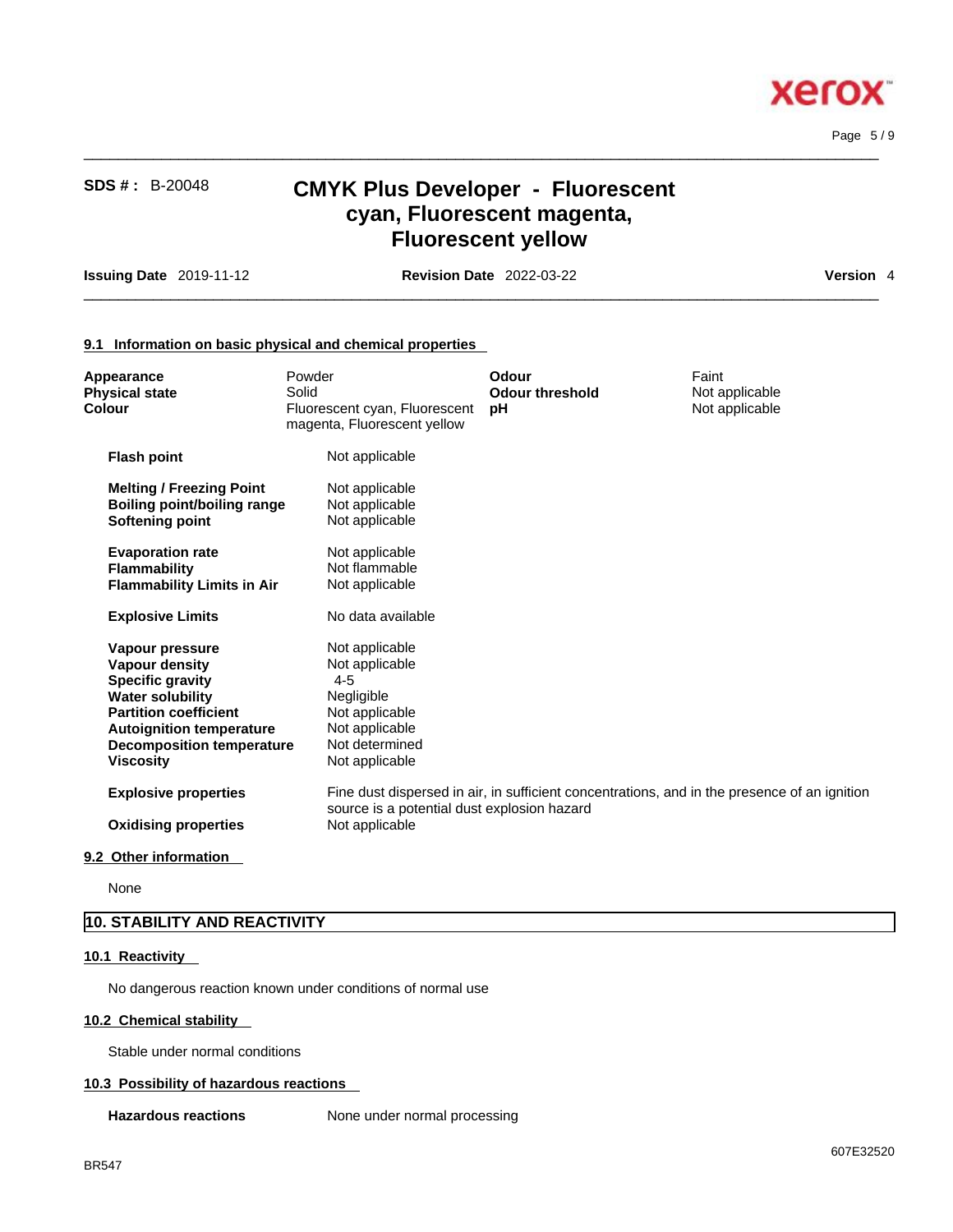

 $\_$  ,  $\_$  ,  $\_$  ,  $\_$  ,  $\_$  ,  $\_$  ,  $\_$  ,  $\_$  ,  $\_$  ,  $\_$  ,  $\_$  ,  $\_$  ,  $\_$  ,  $\_$  ,  $\_$  ,  $\_$  ,  $\_$  ,  $\_$  ,  $\_$  ,  $\_$  ,  $\_$  ,  $\_$  ,  $\_$  ,  $\_$  ,  $\_$  ,  $\_$  ,  $\_$  ,  $\_$  ,  $\_$  ,  $\_$  ,  $\_$  ,  $\_$  ,  $\_$  ,  $\_$  ,  $\_$  ,  $\_$  ,  $\_$  , Page 6 / 9

# **SDS # :** B-20048 **CMYK Plus Developer - Fluorescent cyan, Fluorescent magenta, Fluorescent yellow**

| 2019-11<br><b>Issuing</b><br>Date<br>-- | $\sim$<br>. ററ<br>$2022 - 0$<br>Date<br>Revisior<br>-us-zz | Version |
|-----------------------------------------|------------------------------------------------------------|---------|
|                                         |                                                            |         |

**Hazardous polymerisation** Hazardous polymerisation does not occur

### **10.4 Conditions to avoid**

Prevent dust cloud, Fine dust dispersed in air, in sufficient concentrations, and in the presence of an ignition source is a potential dust explosion hazard

#### **10.5 Incompatible Materials**

None

#### **10.6 Hazardous decomposition products**

None under normal use

### **11. TOXICOLOGICAL INFORMATION**

*The toxicity data noted below is based on the test results of similar reprographic materials.* 

#### **11.1 Information on toxicological effects**

| Acute toxicity          |                |
|-------------------------|----------------|
| Product Information     | ٠              |
| <b>Irritation</b>       | No skin irrita |
| Oral LD50               | $> 5$ g/kg     |
| <b>Dermal LD50</b>      | $> 5$ g/kg (   |
| <b>LC50 Inhalation</b>  | $> 5$ mg/L (i  |
| <b>Chronic toxicity</b> |                |

*Product Information* 

**No skin irritation, No eye irritation Oral LD50** > 5 g/kg (rat) **Dermal LD50** > 5 g/kg (rabbit) **LC50 Inhalation** > 5 mg/L (rat, 4 hr)

**Chronic effects** No known effects under normal use conditions **Carcinogenicity** See "Other Information" in this section.

**Other information** The IARC (International Agency for Research on Cancer) has listed carbon black as "possibly carcinogenic to humans". However, Xerox has concluded that the presence of carbon black in this mixture does not present a health hazard. The IARC classification is based on studies evaluating pure, "free" carbon black. In contrast, toner is a formulation composed of specially prepared polymer and a small amount of carbon black (or other pigment). In the process of making toner, the small amount of carbon black becomes encapsulated within a matrix. Xeroxhas performed extensive testing of toner, including a chronic bioassay (test for potential carcinogenicity). Exposure to toner did not produce evidence of cancer in exposed animals. The results were submitted to regulatory agencies and published extensively.

> The IARC (International Agency for Research on Cancer) has listed titanium dioxide as "possibly carcinogenic to humans". However, Xerox has concluded that the presence of titanium dioxide in this mixture does not present a health hazard. The IARC classification is based on studies in rats using high concentrations of pure, unbound TiO2 particles of respirable size. Epidemiological studies do not suggest a carcinogenic effects in humans. In addition, the titanium dioxide in this mixture is encapsulated in a matrix or bound to the surface of the toner.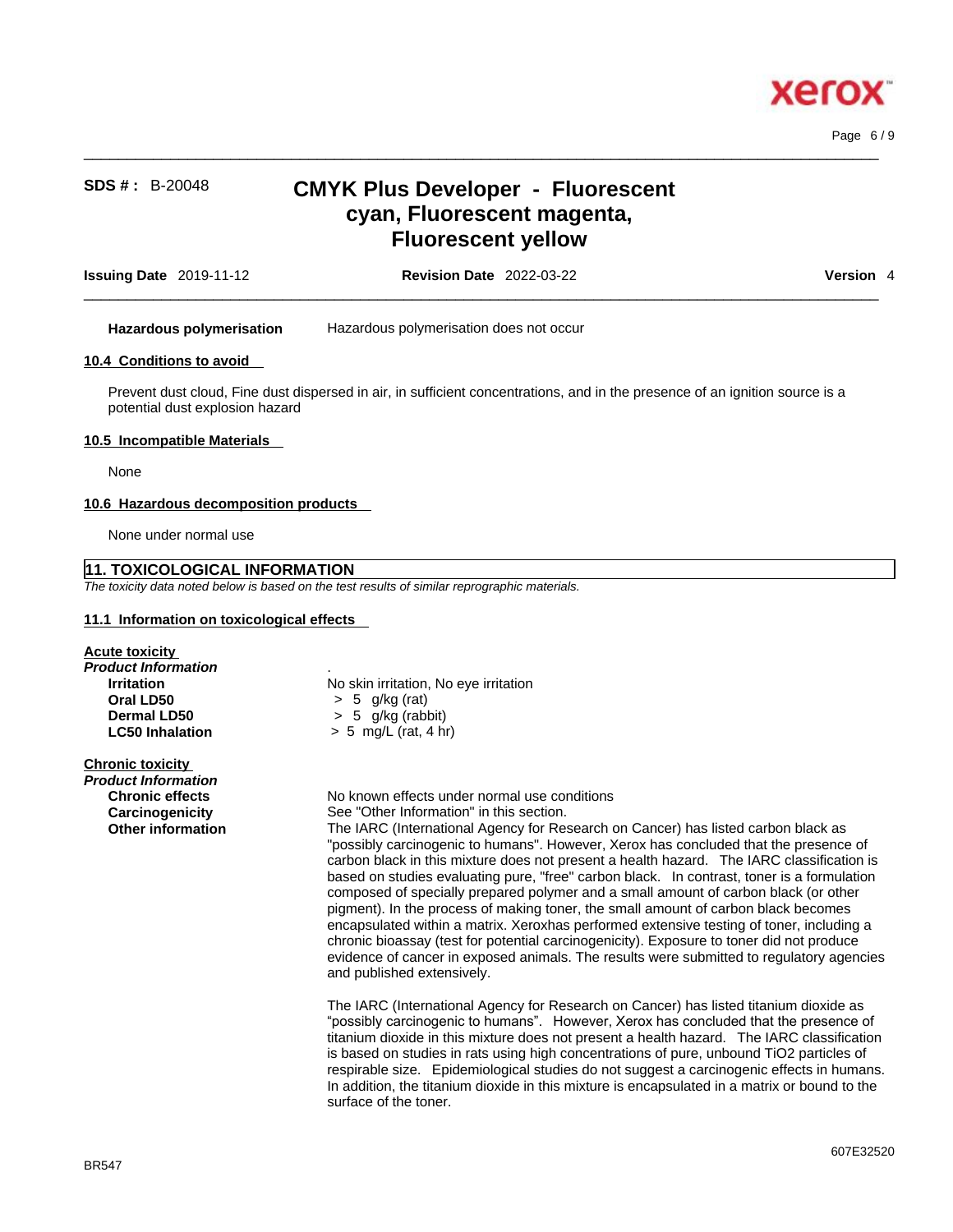

Page 7 / 9

# **SDS # :** B-20048 **CMYK Plus Developer - Fluorescent cyan, Fluorescent magenta, Fluorescent yellow**

 $\_$  ,  $\_$  ,  $\_$  ,  $\_$  ,  $\_$  ,  $\_$  ,  $\_$  ,  $\_$  ,  $\_$  ,  $\_$  ,  $\_$  ,  $\_$  ,  $\_$  ,  $\_$  ,  $\_$  ,  $\_$  ,  $\_$  ,  $\_$  ,  $\_$  ,  $\_$  ,  $\_$  ,  $\_$  ,  $\_$  ,  $\_$  ,  $\_$  ,  $\_$  ,  $\_$  ,  $\_$  ,  $\_$  ,  $\_$  ,  $\_$  ,  $\_$  ,  $\_$  ,  $\_$  ,  $\_$  ,  $\_$  ,  $\_$  ,

**Issuing Date** 2019-11-12 **Revision Date** 2022-03-22 **Version** 4

 $\_$  ,  $\_$  ,  $\_$  ,  $\_$  ,  $\_$  ,  $\_$  ,  $\_$  ,  $\_$  ,  $\_$  ,  $\_$  ,  $\_$  ,  $\_$  ,  $\_$  ,  $\_$  ,  $\_$  ,  $\_$  ,  $\_$  ,  $\_$  ,  $\_$  ,  $\_$  ,  $\_$  ,  $\_$  ,  $\_$  ,  $\_$  ,  $\_$  ,  $\_$  ,  $\_$  ,  $\_$  ,  $\_$  ,  $\_$  ,  $\_$  ,  $\_$  ,  $\_$  ,  $\_$  ,  $\_$  ,  $\_$  ,  $\_$  ,

| Other toxic effects          |                                                                           |
|------------------------------|---------------------------------------------------------------------------|
| Product Information          |                                                                           |
| <b>Sensitisation</b>         | No sensitisation responses were observed                                  |
| <b>Mutagenic effects</b>     | Not mutagenic in AMES Test                                                |
| <b>Reproductive toxicity</b> | This product does not contain any known or suspected reproductive hazards |
| <b>Target organ effects</b>  | None known                                                                |
| Other adverse effects        | None known                                                                |
| <b>Aspiration Hazard</b>     | Not applicable                                                            |
|                              |                                                                           |

#### 11.2 Information on other hazards **Endocrine disrupting properties** This product does not contain any known or suspected endocrine disruptors

## **12. ECOLOGICAL INFORMATION**

### **12.1 Toxicity**

On available data, the mixture / preparation is not harmful to aquatic life

#### **12.2 Persistence and degradability**

Not readily biodegradable

#### **12.3 Bioaccumulative potential**

Bioaccumulation is unlikely

#### **12.4 Mobility in soil**

Insoluble in water

### **12.5 Results of PBT and vPvB assessment**

Not a PBT according to REACH Annex XIII

#### **12.6 Endocrine disrupting properties**

The environmental impact of this product has not been fully investigated However, this preparation is not expected to present significant adverse environmental effects.

#### **12.7 Other adverse effects**

Although toner is not an aquatic toxin, microplastics may be a physical hazard to aquatic life and should not be allowed to enter drains, sewers, or waterways.

# **13. DISPOSAL CONSIDERATIONS**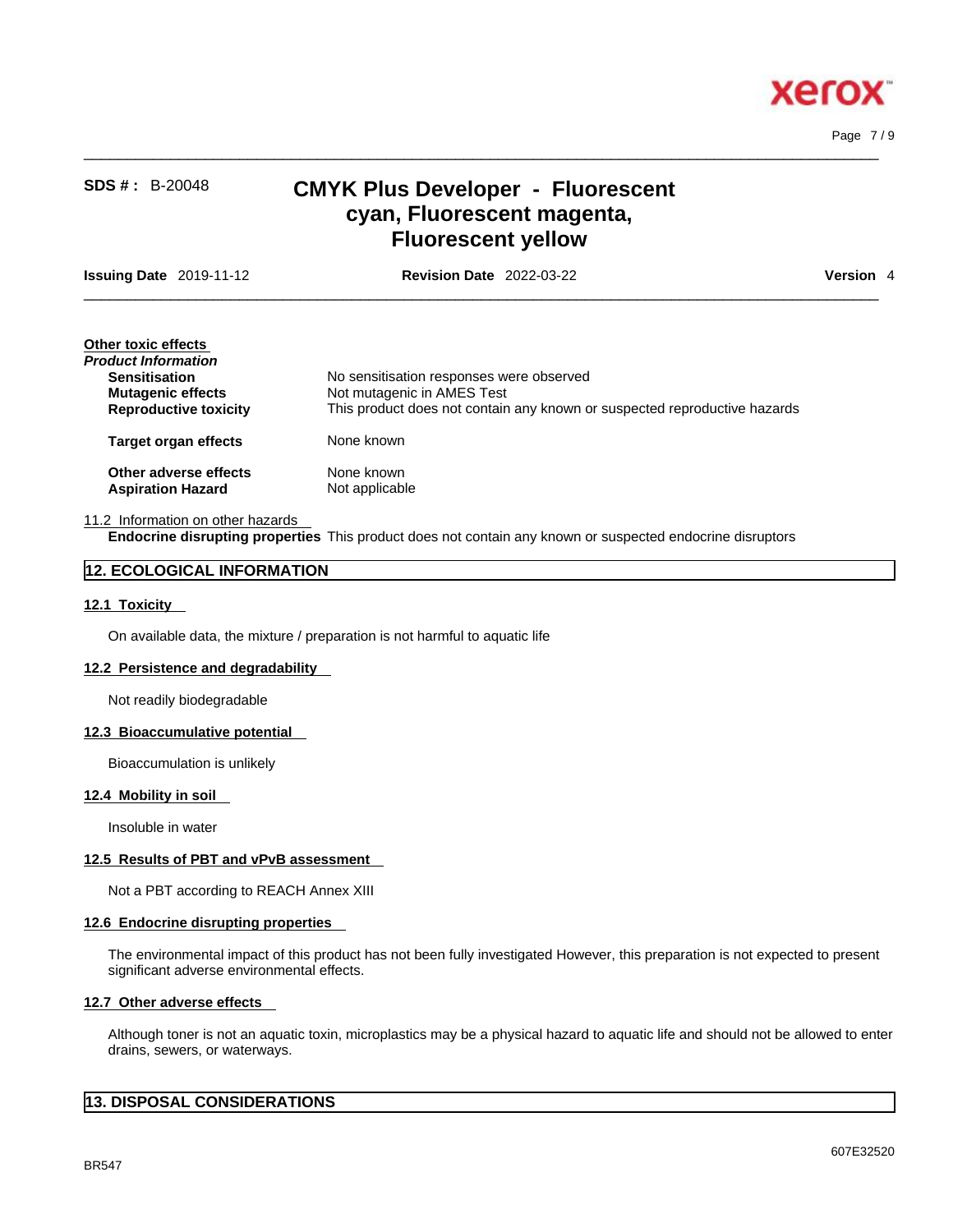

 $\_$  ,  $\_$  ,  $\_$  ,  $\_$  ,  $\_$  ,  $\_$  ,  $\_$  ,  $\_$  ,  $\_$  ,  $\_$  ,  $\_$  ,  $\_$  ,  $\_$  ,  $\_$  ,  $\_$  ,  $\_$  ,  $\_$  ,  $\_$  ,  $\_$  ,  $\_$  ,  $\_$  ,  $\_$  ,  $\_$  ,  $\_$  ,  $\_$  ,  $\_$  ,  $\_$  ,  $\_$  ,  $\_$  ,  $\_$  ,  $\_$  ,  $\_$  ,  $\_$  ,  $\_$  ,  $\_$  ,  $\_$  ,  $\_$  , Page 8 / 9

# **SDS # :** B-20048 **CMYK Plus Developer - Fluorescent cyan, Fluorescent magenta, Fluorescent yellow**

| <b>Issuing Date</b> 2019-11-12 | <b>Revision Date 2022-03-22</b><br><b>Version</b> 4                                                                                                                         |
|--------------------------------|-----------------------------------------------------------------------------------------------------------------------------------------------------------------------------|
| 13.1 Waste treatment methods   |                                                                                                                                                                             |
| <b>Waste Disposal Method</b>   | Can be landfilled or incinerated, when in compliance with local regulations<br>If incineration is to be carried out, care must be exercised to prevent dust clouds forming. |
| <b>EWC Waste Disposal No.</b>  | 08 03 18                                                                                                                                                                    |
| <b>Other information</b>       | Although toner is not an aquatic toxin, microplastics may be a physical hazard to aquatic life<br>and should not be allowed to enter drains, sewers, or waterways.          |

# **14. TRANSPORT INFORMATION**

## **14.1 UN/ID No**

Not regulated

#### **14.2 Proper shipping name**

Not regulated

### **14.3 Transport hazard class(es)**

Not classified

### **14.4 Packing Group**

Not applicable

## **14.5 Environmental hazards**

Presents little or no hazard to the environment

### **14.6 Special precautions for users**

No special precautions are needed in handling this material

# **14.7 Transport in bulk according to MARPOL 73/78 and the IBC Code**

Not applicable

# **15. REGULATORY INFORMATION**

### **15.1 Safety, health and environmental regulations/legislation specific for the substance or mixture**

According to present data no classification and labelling is required according to Regulation (EC) No 1272/2008

## **15.2 Chemical Safety Assessment**